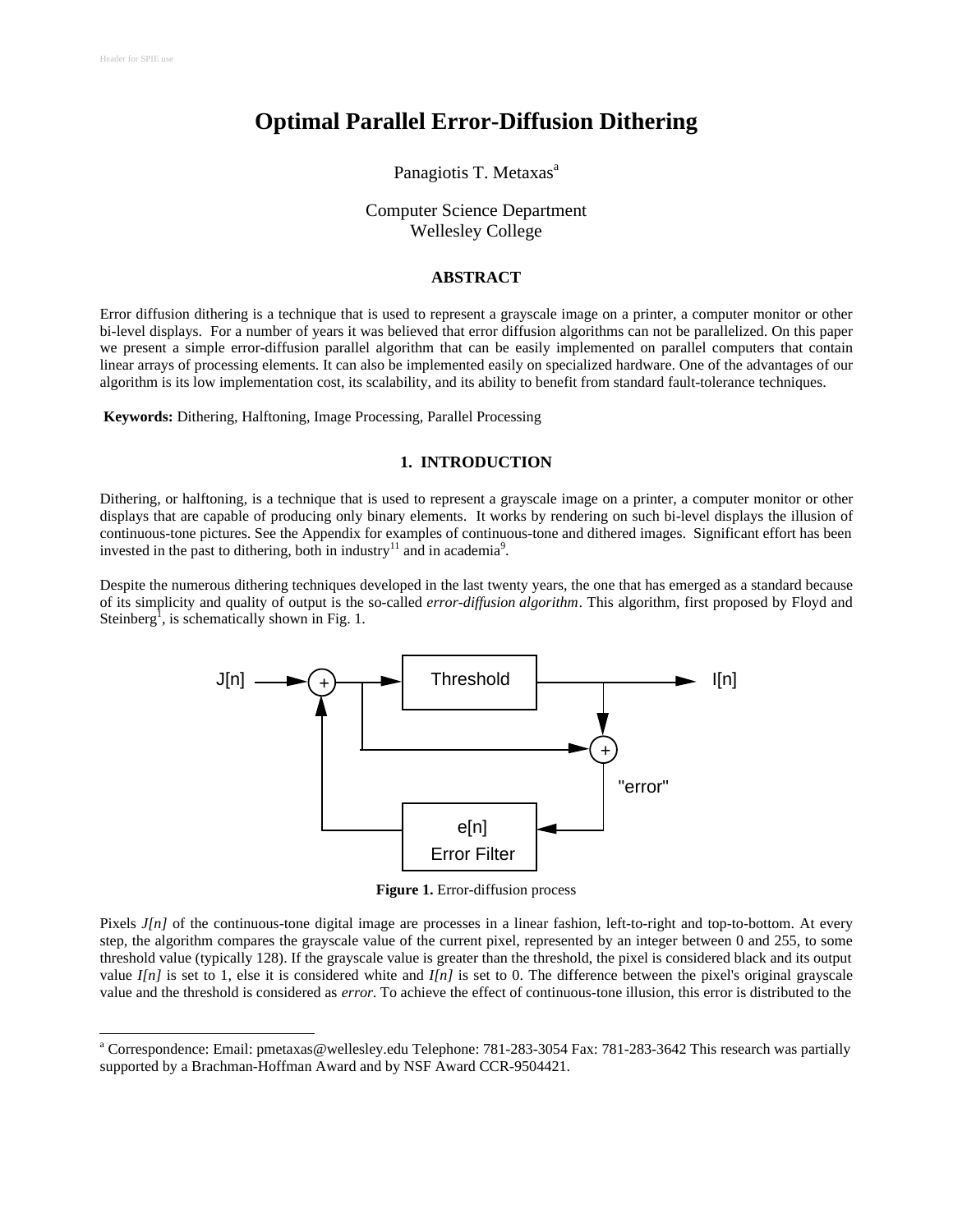four neighboring pixels that have not been processed yet, according to the matrix shown graphically in Fig.2, proposed by Floyd and Steinberg<sup>1</sup> (FS).



Figure 2. Diffusion matrix of distributing error fractions to four neighboring pixels<sup>1</sup>.

A small modification of the above error diffusion matrix was proposed by Fan<sup>12</sup>. The new matrix, which is considered to improve the quality of the dithered image without increasing the total work done by the algorithm, is shown in Fig. 3.



**Figure 3.** Modified diffusion matrix of Fan<sup>12</sup>.

Dithering is a very time consuming process, as anyone who has tried to print grayscale or color images on a printer has noticed. In fact, it requires five floating-point multiplication operations and five memory accesses to process each pixel of the image. For an image with dimensions *n* by *m* it takes  $10 \cdot n \cdot m$  such operations, and is therefore computationally quite expensive.

The algorithm complexity gets even worse in more elaborate error-dithering matrices, like those proposed by Jarvis, Judice and Ninke<sup>2</sup> and by Stucki<sup>3</sup>. In their algorithms, which are refinements of FS, the error is distributed to the 12 unprocessed neighboring pixels as shown in Figs. 4 and 5.

Each of these dithering matrices produces better visual results than the FS algorithm, but they are even more computationally expensive, requiring *24·n·m* floating point multiplications and memory accesses for each *n* by *m* image. For a good coverage of the various dithering methods, consult the book by Ulichney<sup>9</sup>.

In this paper we propose a parallel algorithm that can achieve the same effects and visual quality, but much faster than the sequential ones<sup>1-3</sup>. Our algorithm, *parallel error-diffusion dithering*, is described in the next sections. We also show how to implement the algorithm on parallel computers that contain a linear array of processing elements.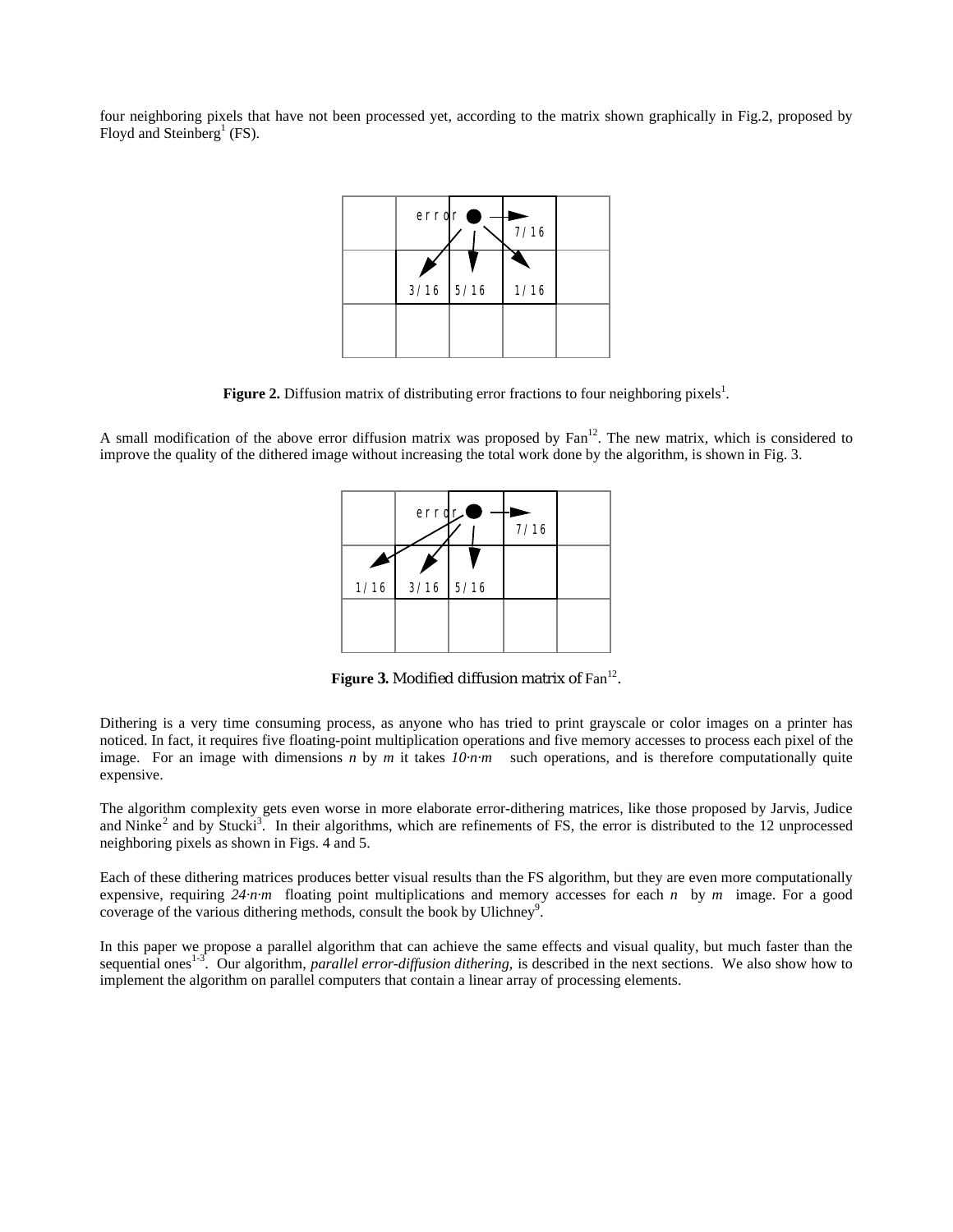

**Figure 4.** Error diffusion matrix of Jarvis, Judice and Ninke<sup>2</sup>



**Figure 5.** Error diffusion matrix of Stucki<sup>3</sup>

The basic result of the paper is the following: By using a linear array of  $N$  processors we can dither an image  $O(N)$  times faster than the sequential error-diffusion dithering techniques. In that respect, our algorithm is (asymptotically) *optimal*. Early results of our implementation in software show that the predicted theoretical performance can be achieved. Moreover, its simplicity guarantees that increased performance can be achieved if the algorithm is implemented in hardware.

## **2. PARALLEL PROCESSING MODEL**

The parallel algorithm we propose uses a linear array (Fig. 6) of processing elements (PE's). Each such PE is has input/output capability and can communicate directly with its left and right neighbors. The first and last processors may have only one neighbor each or may be connected to each other.



**Figure 6.** A linear array of eight processing elements.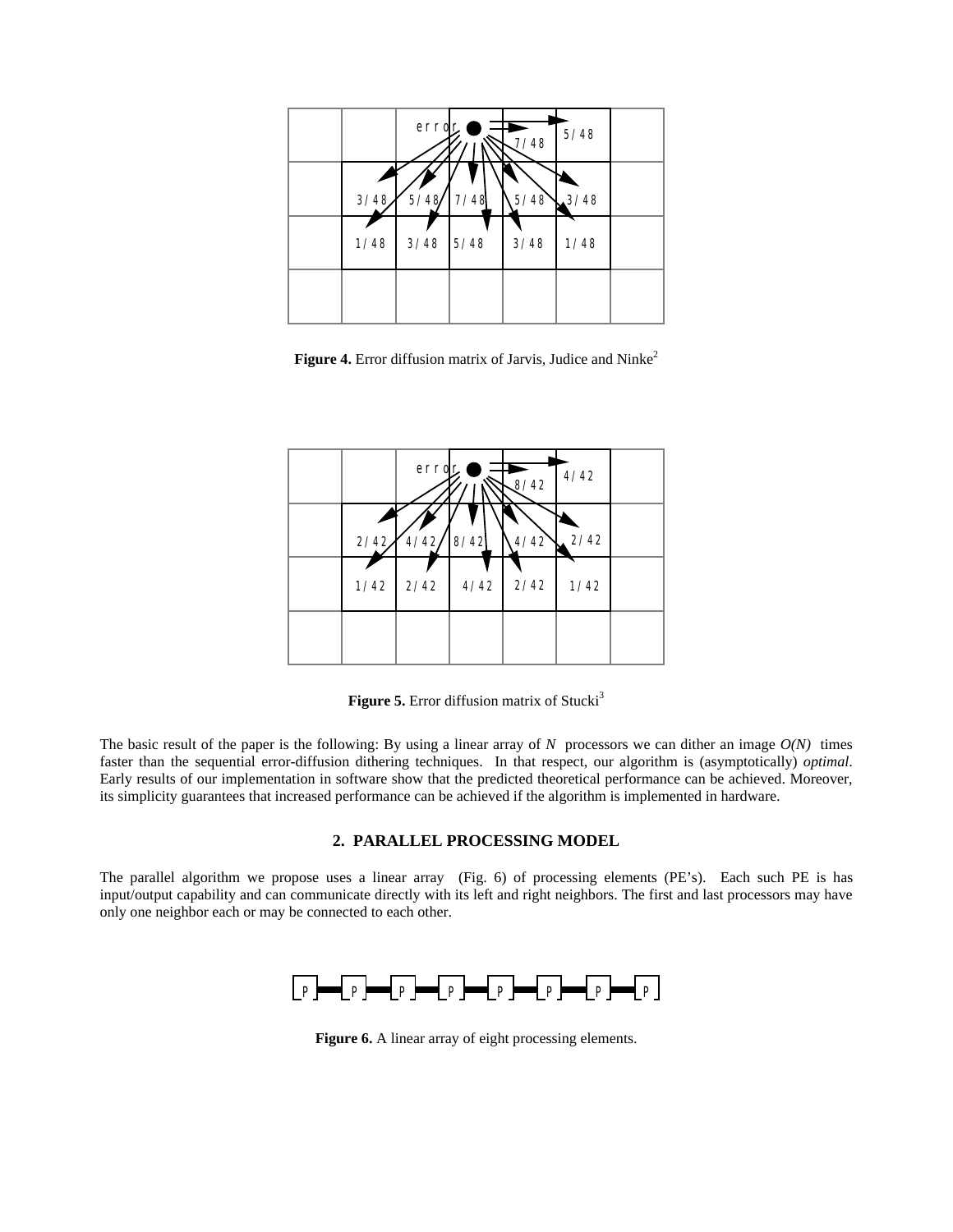This structure can be found embedded on every existing general-purpose parallel machine. Leighton's classic book<sup>10</sup> has an excellent coverage on embedding linear arrays on a variety of interconnection architectures, including multidimensional arrays, hypercubes, trees, mesh-of-trees, etc. A linear array can also be constructed from scratch by connecting processor/memory chips.

We should point out that, one of the advantages of using simple processor structures like linear arrays is their *scalability*. One can add easily PE's in the interconnecting bus, thus increasing the dithering power of the machine without redesigning or replacing the remaining circuitry or the software. Moreover, one can remove and replace defective PE's from the processor array at a minimum cost. Finally, our algorithm enables *fault-tolerance*, in the sense that it allows the machine to work in the presence of faulty processors by employing standard techniques that will ignore and skip over the faulty processors.

## **3. DITHERING IN PARALLEL**

#### **3.1 Motivation**

Let us first study the dependencies generated by the FS algorithm. Observe that the dithered value of each pixel with coordinates *(i, j)* depends not only on its own initial grayscale value but also on the diffused errors (and therefore the original grayscale values) of *all* the pixels  $(x, y)$  in the trapezoidal area defined by the following expression (Fig. 7)

$$
(x, y)
$$
 s.t.,  $1 \ x \ i$ ,  $1 \ y \ 2j + 1$ 



**Figure 7.** Data dependency for the *(i, j)*-th pixel.

For a number of years it was believed that error diffusion algorithms, in the spirit of FS, can not be parallelized. In fact, Knuth<sup>4</sup> states that "[the Floyd-Steinberg algorithm] is an inherently serial method; the value of [the pixel in the right lower corner of the image] depends on all *m·n* entries of [the input]".

Similar statements without justification appear also in several other papers<sup>5-7</sup>. However, the above argument is not valid. As a counterexample, consider the operation *prefix sum*<sup>8</sup>. The prefix sum of an array  $A_i$ ,  $I$  *i n*, is another array  $B_i$ ,  $I$  *i n*, such that, for each *i*,  $B_i = A_1 + \cdots + A_i$ . Even though the last element of  $A_n$  depends on all the previous ones, yet the prefix sum of the whole array can be calculated very fast in parallel (in fact, in *logarithmic* parallel time). The dependency simply means that its calculation cannot be completed before the calculation of the elements it depends upon. However, this does not imply an inherently serial method, because calculations of partial results can overlap.

Our parallelization is based on the following scheduling invariant *I*:

**Invariant I:** *The pixels of the image for dithering are scheduled for dithering so that a pixel is processed only* after *all the pixels that it is dependent upon, have already been processed.*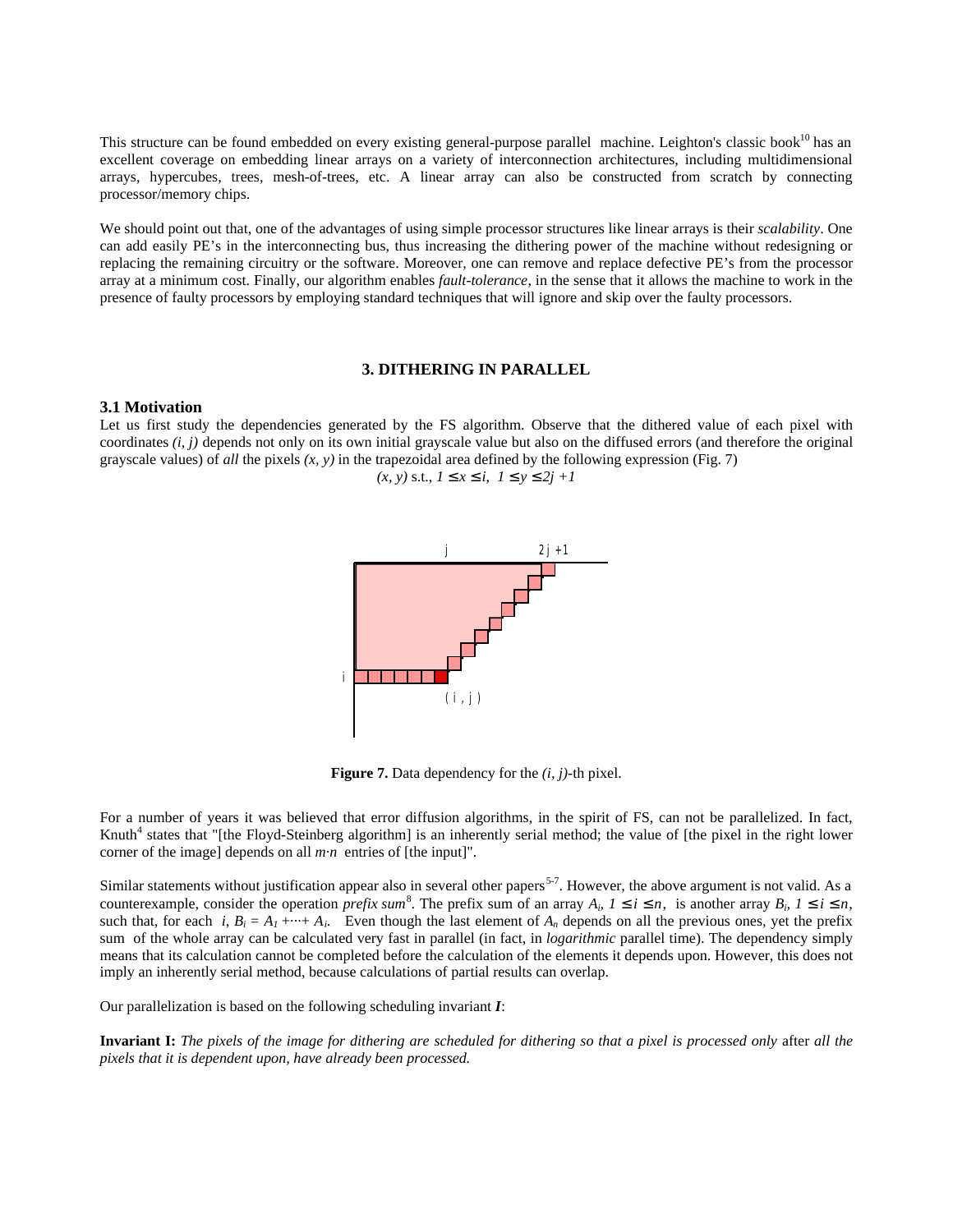Apparently, maintaining this invariant guarantees correctly computed dithering. There are several possible implementations of this scheduling invariant. In this paper we describe one of the simpler ones. We note here that the naive way of processing a diagonal of pixels simultaneously (Fig. 8.) does not maintain the invariant *I*. The reason is that the value of the lower left pixel depends on all of the pixels on the diagonal, and therefore, it would not be possible to process the whole diagonal simultaneously. For similar reasons, processing simultaneously the pixels of a row or a column of the image does not maintain the invariant *I*.



Figure 8. The naive way of processing diagonals of pixels simultaneously does not work.

#### **3.2 Image Slices**

We now show how to dither in parallel an image composed of *n* rows by *m* columns of pixels using error-diffusion on a linear array of *N* processors. We consider first the parallelization of the FS algorithm. We describe a simple scheduling that obeys the invariant *I*. Pixels are scheduled for dithering at processing times that follow the pattern in Fig. 9.



**Figure 9.** Image slices processed by each processor and processing times for each pixel.

The algorithm operates as follows: Let  $k = (n-1)/3$ , where *n* is the number of rows of the image. The three upper leftmost pixels are processed and the resulting errors are calculated by the *k*-th processor in the processor array, called the *starting* processor. After these three steps, the *k*-th processor sends the appropriate fractions of the errors to its two neighbors,  $p_{k-1}$  and  $p_{k+1}$ . It then continues processing the 2nd, 3rd and 4th pixel of the second row of input (Fig. 9). In the meantime, processors  $p_{k-1}$  and  $p_{k+1}$  can proceed with their own calculations.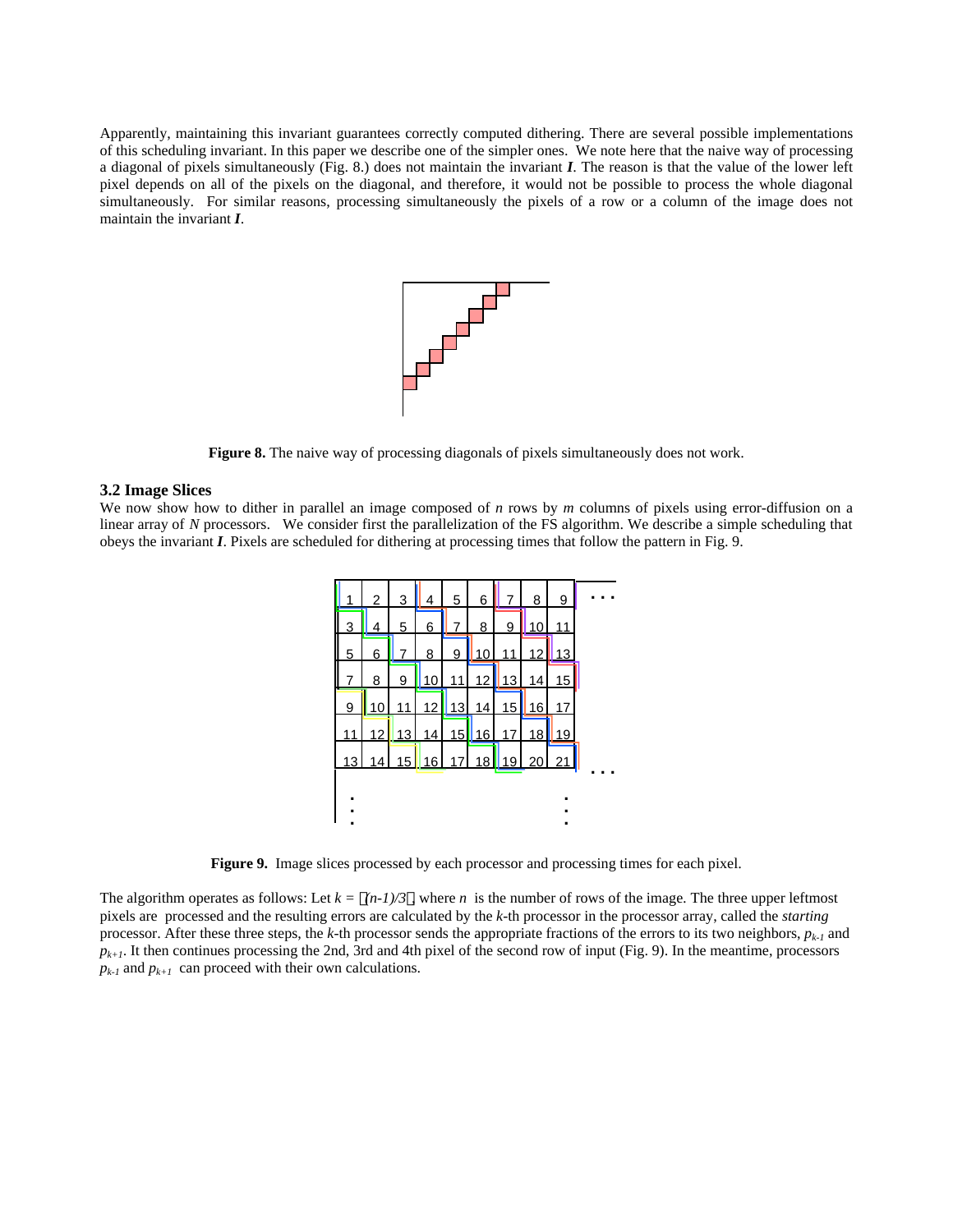

**Figure 10.** Direction of pixel movement through the processor array at an angle. For algorithms like those in Refs. 2-3, 12, a decreased slope is needed to avoid the data dependencies.



**Figure 11**. Snapshot of the algorithm at the 8th step. Note that the currently dithered pixels depend on pixels dithered at the 5th, 6th and 7th steps.

To achieve this scheduing, the pixels of the image to be dithered are being "fed" into the processor array in a slanted fashion as shown in Fig. 10. A snapshot of the working algorithm is shown in Fig. 11. The upper left corner of the image has been dithered, while the remaining image continues to being fed into the processor array.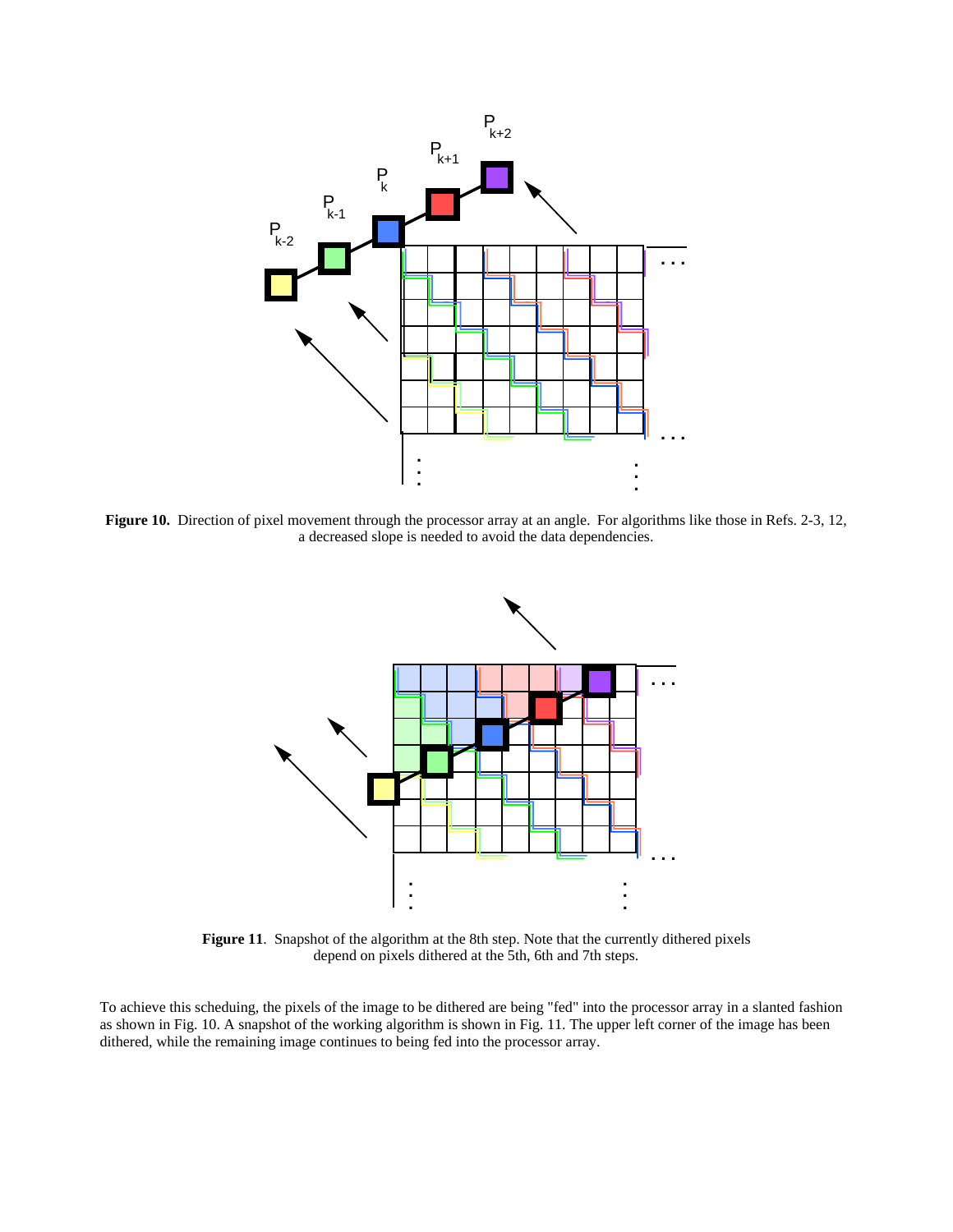Each processor evaluates only the pixels in a slanted area of width at least 3, at time steps shown in Fig. 9. In the next section we show how to calculate these time steps. Note that at each time step, the set of pixels being simultaneously processed depends only on pixels that have already been processed in previous steps, and therefore it is correctly computed.

#### **3.3 Running Time**

We require the width of the slanted area to be at least 3 for increased efficiency. For widths of 1 or 2 pixels, each processor communicates with both its neighbors at every step. Since communication in parallel processing systems is in general several times more expensive than computation, we save time by having each processor communicate with only one of its neighbors at each step. In fact, depending on the communication/computation ratio of the particular linear array used, it is usually worth assigning a wider slanted area to each processor to compensate for the difference.

For  $N \ge [(n+m)/3]$  each processor evaluates at most  $3n$  pixels, where *n* is the number of rows in the image. If  $N < [(n+m)/3]$ the image is divided in  $(n+m)/N$  wider slanted areas. Given a large enough  $N$ , the running time of the algorithm is *T(n, m) = 2 n + m*

which is asymptotically smaller than  $10 \cdot n \cdot m$  and  $24 \cdot n \cdot m$  that the sequential algorithms require. In particular, when processing a square image, the running time is  $T(n, n) = 3 \cdot n$  versus  $10 \cdot n^2$  and  $24 \cdot n^2$  of the sequential algorithms<sup>1-3</sup>.

Apparently, the efficiency of our method depends on the "squareness" of the image, in other words, on how close to 0 is the quantity *|n - m|*. A thin, skinny image would dither much slower than a square image with the same number of pixels. If *m* is much larger than *n*, we could transpose the image before processing, since there is no difference in quality on the final dithered image. Therefore the total running time is

 $T(n, m) = 2 min(n, m) + max(n, m)$ 

# **4. IMPLEMENTATION ON A LINEAR ARRAY**

Our algorithm uses a linear array of *N* processors. We present a possible implementation on a linear array. For our preliminary experiments, we used as a linear array the 32 processors of the zero-th row of a MasPar MP-1101 parallel machine, but any linear array configuration would do.

The main implementation difficulty is to have each processor  $p_i$  in the linear array know, at time  $t$ , which pixel to process and where to send the resulting error fractions. As we mentioned, the *k*-th (*starting*) processor, where  $k = \lfloor (n-1)/3 \rfloor$ , initiates the image dithering by processing the three upper-leftmost pixels. We call the processing of three consecutive pixels in the image a *superstep*.

A simple counting argument shows that processor  $p_{k+\alpha}$  to the right of  $p_k$  at time  $z + 1$  is ready to process pixels ( $t$ , 3 +  $t$ ), ( $t$ , 3 +  $t$ ) and ( $t$ , 3 +  $t$ ), while processor  $p_k$  to the left of  $p_k$  at time  $t$  2 −1 processes pixels  $(2 + (-a + b), (2 + (-a + b))$  and  $(2 + (-a + b))$ . Of course a pixel *(i,j)* is processed if *1 i n, 1 j m, else it is* ignored. Below we give details on how these scheduling times are calculated and sample SIMD implementation code.

Implementing this in software is straightforward:

Processor  $p_{k+}$  wakes up at time  $+1$  and initializes variables  $x = 1$  and  $y = 3 +1$ . It then processes pixels with coordinates *(x, y++), (x, y++), (x++, y--)* until all of the image has been processed. Here, by *y++* (respectively, *y--*) we denote the C-like opration of incrementing (respectively, decrementing) after using variable *y*.

Processor  $p_k$ - wakes up at time 2 -1 and initializes variables  $x = 3$  -1 and  $y = -1$ . Then, it processes the three pixels  $(x, y++)$ ,  $(x, y++)$ ,  $(x++)$ ,  $(x++)$ ,  $(y++)$  until all of the image has been processed. (Of course, a pixel is processed only when  $y>1.$ )

The following tables gives the coordinates of the pixels accessed by processors to the right and to the left of the starting processor. Of particular importance are the processors  $p_{k+}$  and  $p_{k-}$ .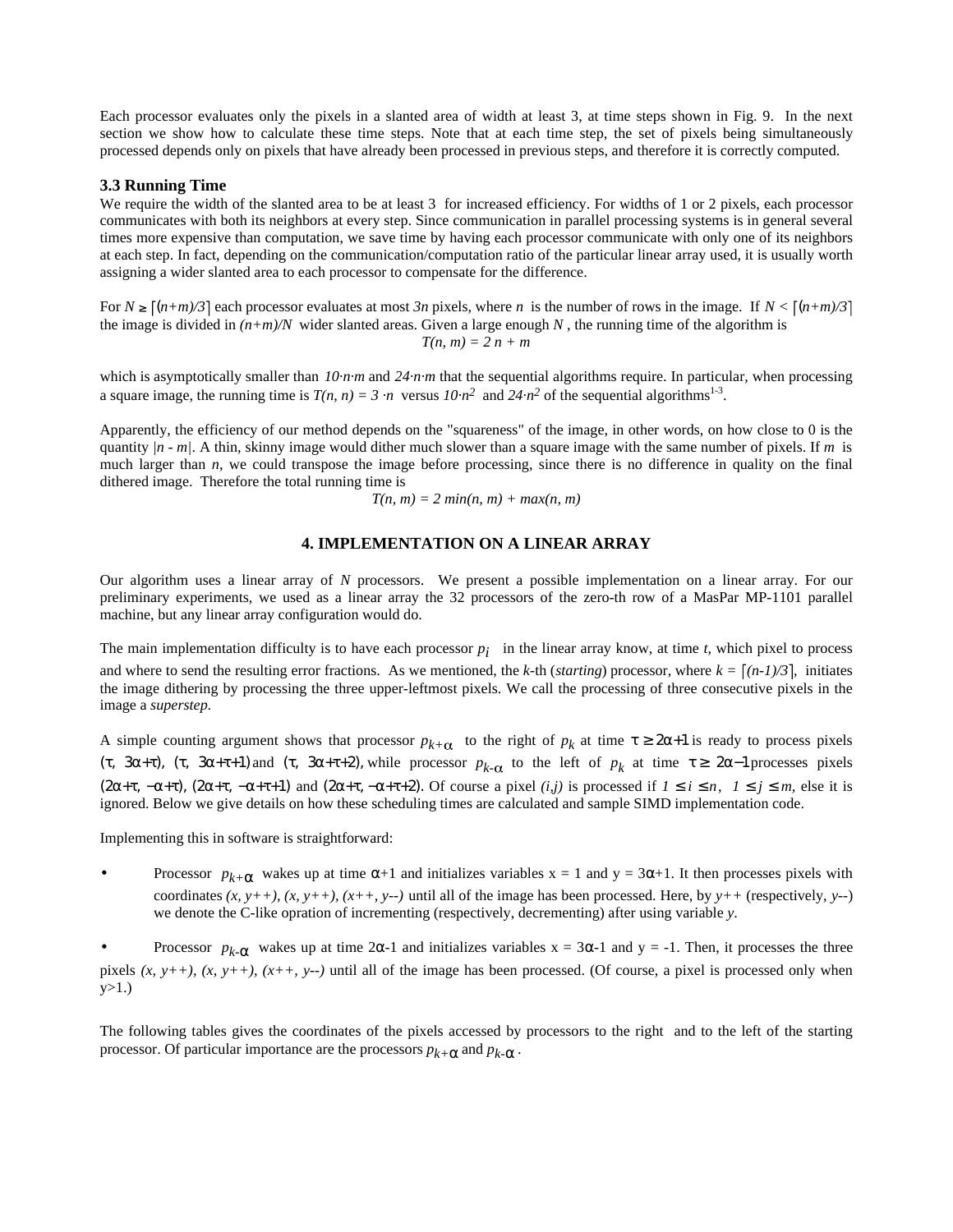| superstep               | $p_k$          | $p_{k+1}$ | $p_{k+2}$ | $\cdots$ | $p_{k+}$               |
|-------------------------|----------------|-----------|-----------|----------|------------------------|
| $\mathbf{1}$            | (1,1)          |           |           |          |                        |
|                         | (1,2)          |           |           |          |                        |
|                         | (1,3)          |           |           |          |                        |
| $\overline{2}$          | (2,2)          | (1,4)     |           |          |                        |
|                         | (2,3)          | (1,5)     |           |          |                        |
|                         | (2,4)          | (1,6)     |           |          |                        |
| $\mathbf{3}$            | (3,3)          | (2,5)     | (1,7)     |          |                        |
|                         | (3,4)          | (2,6)     | (1, 8)    |          |                        |
|                         | (3,5)          | (2,7)     | (1,9)     |          |                        |
| $\bullet\bullet\bullet$ |                |           |           |          |                        |
| $\alpha+1$              | $+1,$<br>$+1)$ |           |           | $\cdots$ | $(1, 3 +1)$            |
|                         | $+1, +2)$      |           |           |          | $(1, 3 +2)$            |
|                         | $+1, +3)$      |           |           |          | $(1, 3 +3)$            |
| $\alpha+2$              | $+2, +2)$      |           |           |          | $(2, 3 +2)$            |
|                         | $+2, +3)$      |           |           |          | $(2, 3 +3)$            |
|                         | $+2, +4)$      |           |           |          | $(2, 3 +4)$            |
| $\cdots$                |                |           |           |          |                        |
| $\alpha + \tau$         | $+$ , $+$ )    |           |           | $\cdots$ | $(\tau, 3\alpha+\tau)$ |
|                         | $(+, + +1)$    |           |           |          | $( , 3 + (+1))$        |
|                         | $(+, + +2)$    |           |           |          | $( , 3 + (+2))$        |

**Table 1**: Scheduling times for processors to the right of the starting processor.

**Table 2**: Scheduling times for processors to the left of the starting processor.

| superstep       | $p_{k-}$                               | $\cdots$ | $p_{k-2}$ | $p_{k-1}$                 | $p_k$            |
|-----------------|----------------------------------------|----------|-----------|---------------------------|------------------|
| $\mathbf{1}$    |                                        |          |           |                           | (1,1)            |
|                 |                                        |          |           |                           | (1,2)            |
|                 |                                        |          |           | (2,1)                     | (1,3)            |
| $\overline{2}$  |                                        |          |           |                           | (2,2)            |
|                 |                                        |          |           | (3,1)                     | (2,3)            |
|                 |                                        |          |           | (3,2)                     | (2,4)            |
| $\mathbf{3}$    |                                        |          |           | (4,1)                     | (3,3)            |
|                 |                                        |          |           | (4,2)                     | (3,4)            |
|                 |                                        |          | (5,1)     | (4,3)                     | (3,5)            |
| $\cdots$        |                                        |          |           |                           |                  |
| $\alpha + \tau$ | $(+ (+), -2 + (+)) =$<br>$(2 + , - +)$ |          |           | $(+ +1, + -2)$            | $(+, +)$         |
|                 | $(2 + , - + + 1)$                      |          |           | $(+ +1, + -1)$            | $(+, + +1)$      |
|                 | $(2 + , - + + 2)$                      |          |           | $+ +1, +)$                | $(+, + +2)$      |
| $\cdots$        |                                        |          |           |                           |                  |
| $2\alpha-1$     |                                        |          |           | $(2, 2 -3)$               | $(2 -1, 2 -1)$   |
|                 |                                        |          |           | $(2, 2, -2)$              | $(2 -1, 2)$      |
|                 | $(3 -1, 1)$                            |          |           | $(2, 2 -1)$               | $(2 -1, 2 +1)$   |
| $2\alpha$       |                                        |          |           | $(2 +1, 2 -2)$            | (2, 2)           |
|                 | (3, 1)                                 |          |           | $\overline{(2 +1, 2 -1)}$ | $(2, 2 +1)$      |
|                 | (3, 2)                                 |          |           | $(2 +1, 2)$               | $(2, 2 +)$       |
| $2\alpha+1$     | $+1, 2)$                               |          |           |                           | $(2 + 1, 2 + 1)$ |
|                 | $(3 +1, 3)$                            |          |           |                           | $(2 + 1, 2 + 2)$ |
|                 | $(3 +1, 4)$                            |          |           |                           | $(2 + 1, 2 + 3)$ |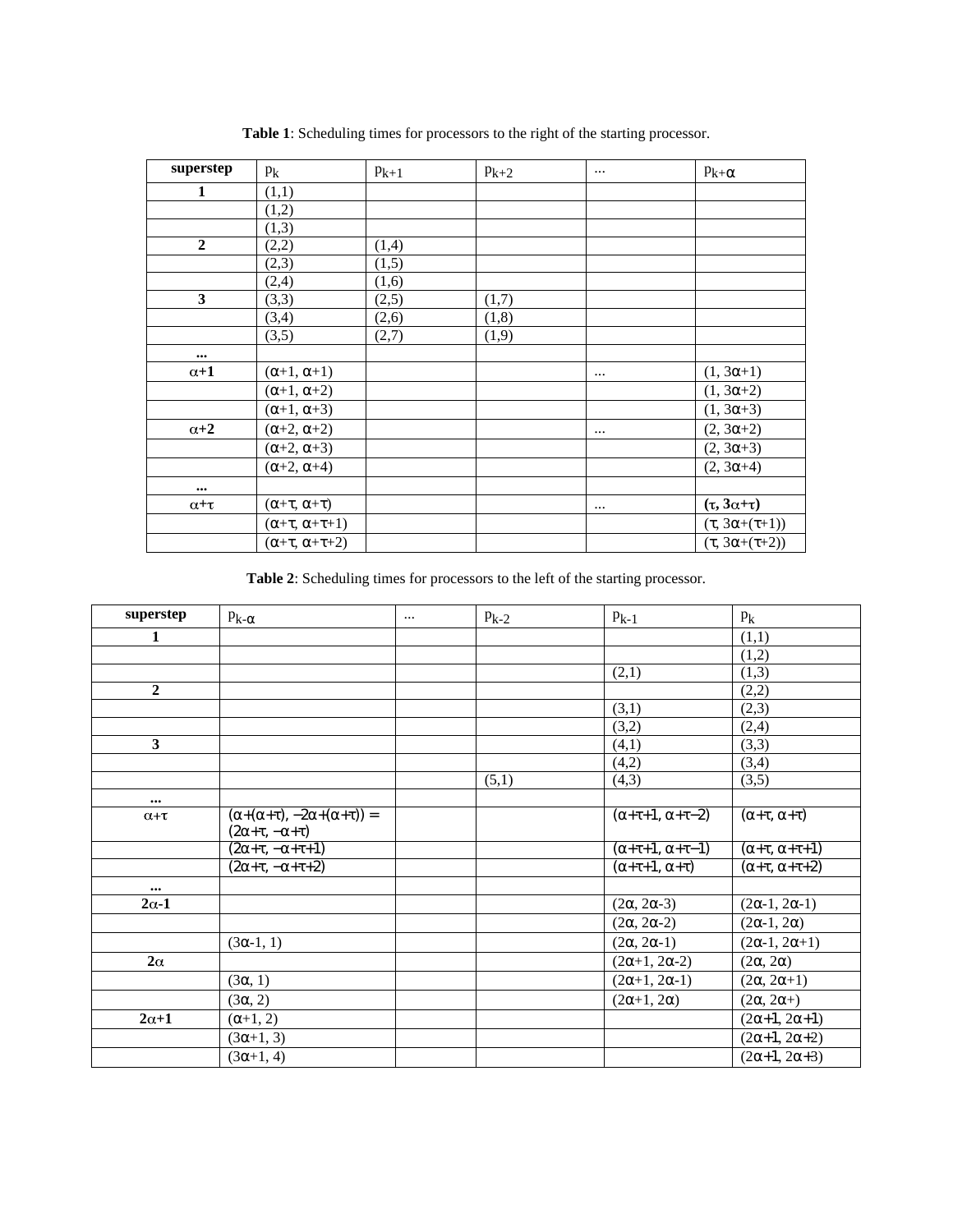It turns out that the whole process can be captured in the following code fraction:

```
/* Dithering of an image with dimensions n by m */
/* Without loss of generality we assume n < m * //* starting processor is the one with procID == k */
k = \text{ceil}((n-1)/3);/* initialization */
alpha = procID - k;
/* alpha < 0 for proc's on the left of starting proc */
/* alpha > 0 for proc's on the right of starting proc */
x = alpha + 1;y = 2*alpha + 1;/* processing */
for (t=1; t<2*n+m; t++)if valid_pixel(x, y) process_pixel(x, y++);
      if valid_pixel(x, y) process_pixel(x, y++);
      if valid_pixel(x, y) process_pixel(x++, y--);
}
```
Procedure valid\_pixel(x, y) checks to see if  $1 \le x \le n$  and  $1 \le y \le m$ . Procedure process\_pixel(x, y) calculates the dithered value of the pixel and the error from dithering, and sends the appropriate portions of the error to the two neighboring processors.

## **5. CONCLUSION**

We have shown that it is possible to parallelize the well-known and widely used error-diffusion sequential algorithms by presenting a technique that, using a linear array of  $N$  processors, achieves an optimal speedup of  $O(N)$  over the sequential algorithms. This result opens several questions for research. In particular, it would be desirable to achieve experimental confirmation of this paper's result. It also would be interesting to see how the algorithm can be adapted to run on parallel machines that employ more advanced architectures than the linear array, such as multidimensional arrays, mesh of trees, hypercubes, butterflies, etc. In this case, the challenge would be to maintain the optimal speedup on machines with more sophisticated parallel architectures.

#### **ACHNOWLEDGEMENT**

The author would like to thank Professor V. Michael Bove Jr. for many useful discussions on dithering and for his permission to use the grayscale and dithered images that appear in the Appendix.

## **REFERENCES**

- 1. Robert W. Floyd and Louis Steinberg, *An Adaptive Algorithm for Spatial Grayscale*. Proceedings of the Society for Information Display **17** (2) 75-77, 1976
- 2. J. F. Jarvis, C. N. Judice and W. H. Ninke, *A Survey of Techniques for the Display of Continuous Tone Pictures on Bilevel Displays*. Computer Graphics and Image Processing, **5** 13-40, 1976
- 3. P. Stucki, *MECCA a multiple error correcting computation algorithm for bi-level image hard copy reproduction.* Research report RZ1060, IBM Research Laboratory, Zurich, Switzerland, 1981.
- 4. Donald E. Knuth, *Digital Halftones by Dot Diffusion*. ACM Transactions on Graphics, **6** (4) 245-273, 1987.
- 5. Yuefeng Zhang and Robert E. Webber, *Space Diffusion: An Improved Parallel Halftoning Technique Using Space-Filling Curves*. ACM SIGGRAPH Computer Graphics Proceedings, pp. 305-312, 1993.